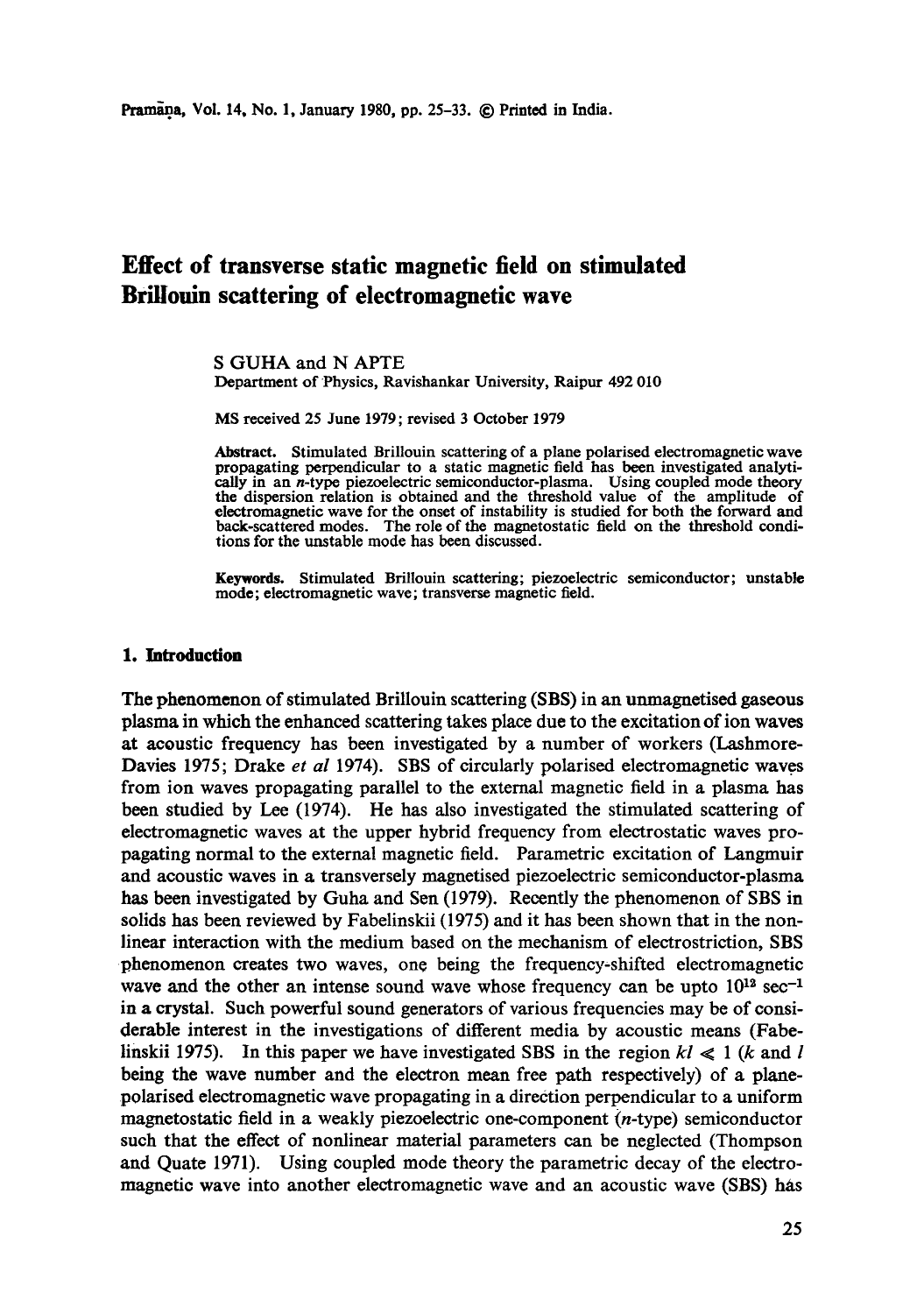## 26 *S Guha and N Apte*

been investigated and the threshold value of the pump electric field amplitude and the initial growth rate of parametric instability above threshold have been calculated.

# **2. Theoretical formulation**

We consider the hydrodynamic model of an infinite and homogeneous *n*-type piezoelectric semiconductor-plasma (electron-plasma) immersed in a uniform magnetostatic field  $(B_0 = B_0 z)$ . The plasma is subjected to a high frequency electromagnetic wave (pump) which is transversely polarised in a plane perpendicular to  $B_0$  and propagates in the x-direction. Although the acoustic wave can be excited at any angle relative to the field  $B_0$ , we have considered the particular geometry where the wave vectors of the excited acoustic wave as well as the scattered electromagnetic wave are along x-direction i.e. perpendicular to  $B_0$ . The scattering is completely characterised by the following wave vector and frequency selection rules :

$$
\mathbf{k}_{T0} = \mathbf{k}_{T1} + \mathbf{k}_S, \tag{1}
$$

and 
$$
\omega_{T0} = \omega_{T1} + \omega_S. \tag{2}
$$

We have assumed the spatial uniformity and the perfect frequency matching and hence, we take equations (1) and (2) to be satisfied exactly. Here  $k_{T0}$  ( $k_{T1}$ ) and  $\omega_{T0}(\omega_{T1})$  are, respectively, the incident pump (scattered) wave vector and frequency;  $k_S$  and  $\omega_S$  are the wave vector and frequency of the acoustic wave that is excited in the semiconductor such that  $\omega_S \ll \omega_{T0}$ ,  $\omega_{T1}$ . The subscripts T0, T1 and S are meant for the pump, the scattered wave and the acoustic wave respectively.

The system of equations describing the decay of an electromagnetic wave into another electromagnetic wave and an acoustic wave consists of the following:

$$
\frac{\partial n}{\partial t} + n_0 \left( \mathbf{v} . \mathbf{v} \right) = - \nabla n . \mathbf{v}, \tag{3}
$$

$$
\frac{\partial \mathbf{v}}{\partial t} + \nu \mathbf{v} + \frac{e}{m} (\mathbf{E} + \mathbf{v} \times \mathbf{B}_0) = -(\mathbf{v} \cdot \mathbf{v}) \mathbf{v} - \frac{e}{m} (\mathbf{v} \times \mathbf{B}), \tag{4}
$$

$$
\frac{\partial \mathbf{D}}{\partial t} - \frac{1}{\mu_0} (\mathbf{\nabla} \times \mathbf{B}) - en_0 \mathbf{v} = en \mathbf{v}, \qquad (5)
$$

$$
\frac{\partial \mathbf{B}}{\partial t} + (\mathbf{v} \times \mathbf{E}) = 0, \tag{6}
$$

$$
\rho \frac{\partial^2 u}{\partial t^2} = c \frac{\partial^2 u}{\partial x^2} - \beta \frac{\partial E}{\partial x},\tag{7}
$$

and 
$$
D = \epsilon E + \beta \frac{\partial u}{\partial x}.
$$
 (8)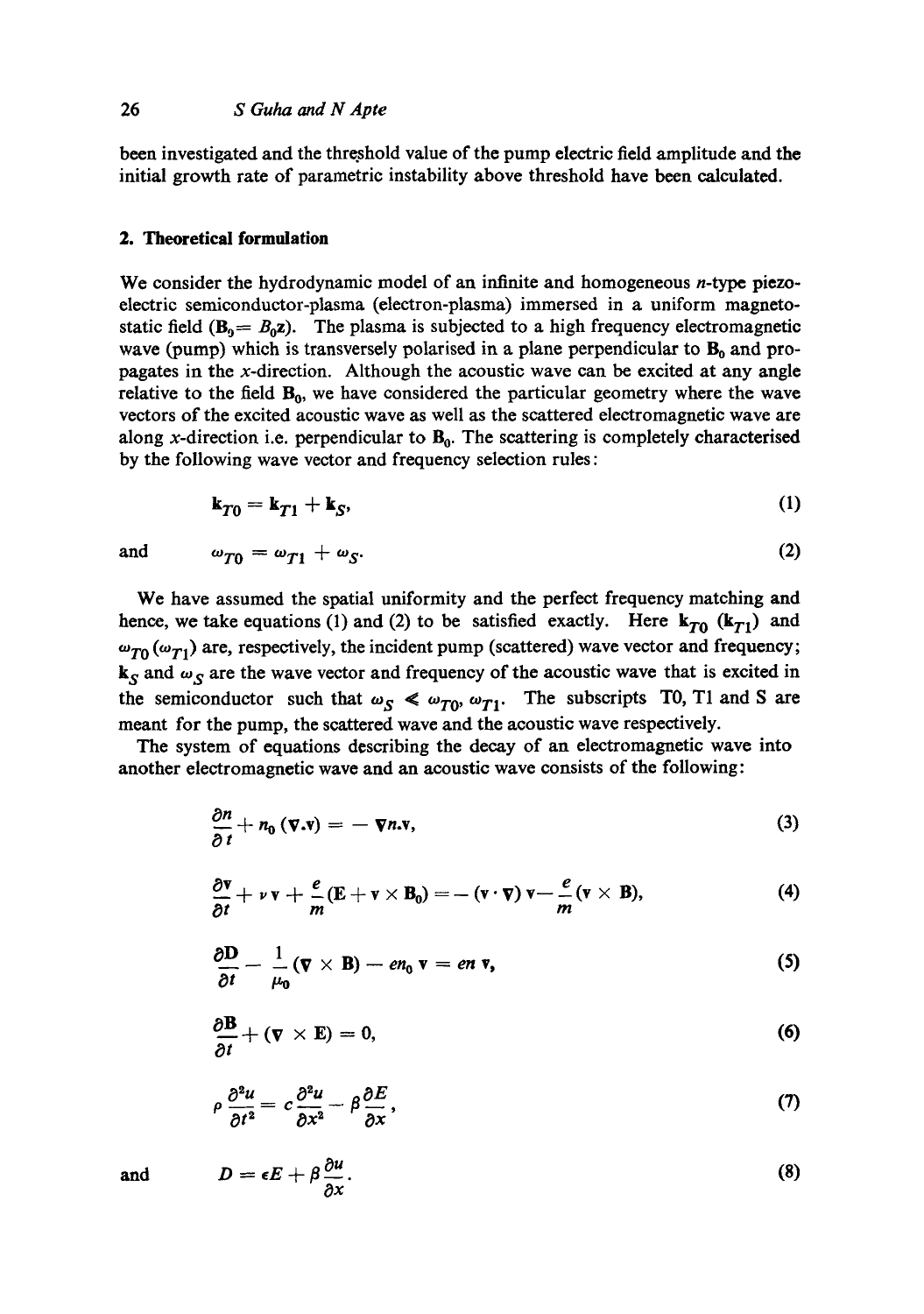Equation (3) represents the continuity equation for electron in which  $n_0$  and n are the unperturbed and perturbed electron density respectively and v is the perturbed fluid velocity. The momentum transfer equation for electron is described by (4) where E, B and  $B_0$  are the perturbed electric field, magnetic induction and d.c. magnetic field respectively. The electron collision frequency is denoted by  $\nu$ . Equations (5) and (6) are the Maxwell's equations. The pump field gives rise to strain due to the displacement of the lattice  $u(x, t)$ , as a result of which an acoustic wave is excited inside the crystal. The equation of motion for  $u(x, t)$  in the piezoelectric semiconductor is given by (7) where  $\rho$ , c and  $\beta$  are the mass density, the elastic constant and the piezoelectric coefficient of the crystal lattice respectively. The electric displacement D in the piezoelectric semiconductor is represented by eq. (8).  $\epsilon (= \epsilon_0 \epsilon_L)$  denotes the permittivity of the medium where  $\epsilon_0$  and  $\epsilon_L$  being the permittivity of the free space and the static dielectric constant of the lattice respectively. The rest of the notations have their usual meanings. The effect of pressure term on the electron motion is ignored in the hydrodynamic domain. The terms involving nonlinear contributions are placed on the r.h.s, of eqs (3) to (6). Using the linearised forms of the above mentioned equations appropriate to the electromagnetic and acoustic modes, we have obtained the following normal mode equations:

$$
\frac{\partial a_T^*}{\partial t} \pm i\omega_T a_T^* + \gamma_T a_T^* = 0, \qquad (9a)
$$

and 
$$
\frac{\partial a_S^{\pm}}{\partial t} \pm i\omega_S a_S^{\pm} + \gamma_S a_S^{\pm} = 0, \qquad (9b)
$$

where  $a_{\textbf{T}}^{\pm} = v_{\textbf{T}}^{\pm} + a_{\textbf{T}}^{\pm} B_{\textbf{T}}^{\pm} \mp \beta_{\textbf{T}}^{\pm} \epsilon E_{\textbf{T}}^{\pm}$  (10a)

and 
$$
a_S^{\pm} = v_S^{\pm} + \beta_S^{\pm} K_P^{\pm} E_S^{\pm}
$$
, (10b)

 $a_T^{\pm}$  and  $a_S^{\pm}$  are the normal mode amplitudes of the transverse electromagnetic and the acoustic wave respectively.  $\gamma_T$  and  $\gamma_S$  are the damping terms. The other notations are explained by Lashmore-Davies (1975). The procedure followed is similar to that of Lashmore-Davies (1975).  $K_p^{\pm}$  is obtained by using eqs (5) and (6) as

$$
K_P^{\pm} = \left(1 \mp \frac{(i K^2 \omega_s}{2\gamma_s}\right), \quad K^2 = \frac{\beta^2}{\epsilon c}.
$$

The electro-mechanical coupling coefficient of the piezoelectric semiconductor. The constants  $a_{T, S}^{\pm}$ ,  $\beta_{T, S}^{\pm}$  and  $\gamma_{T, S}^{\pm}$  are obtained from the basic equations (3-6) by taking linear combinations adequate to the different normal modes involved in the decay process. For that we have assumed

$$
a_{T, S}^{\pm} \sim \exp\left[i\left(k_{T, S} x - \omega_{T, S} t\right)\right] \exp\left[-\gamma_{T, S} t\right].
$$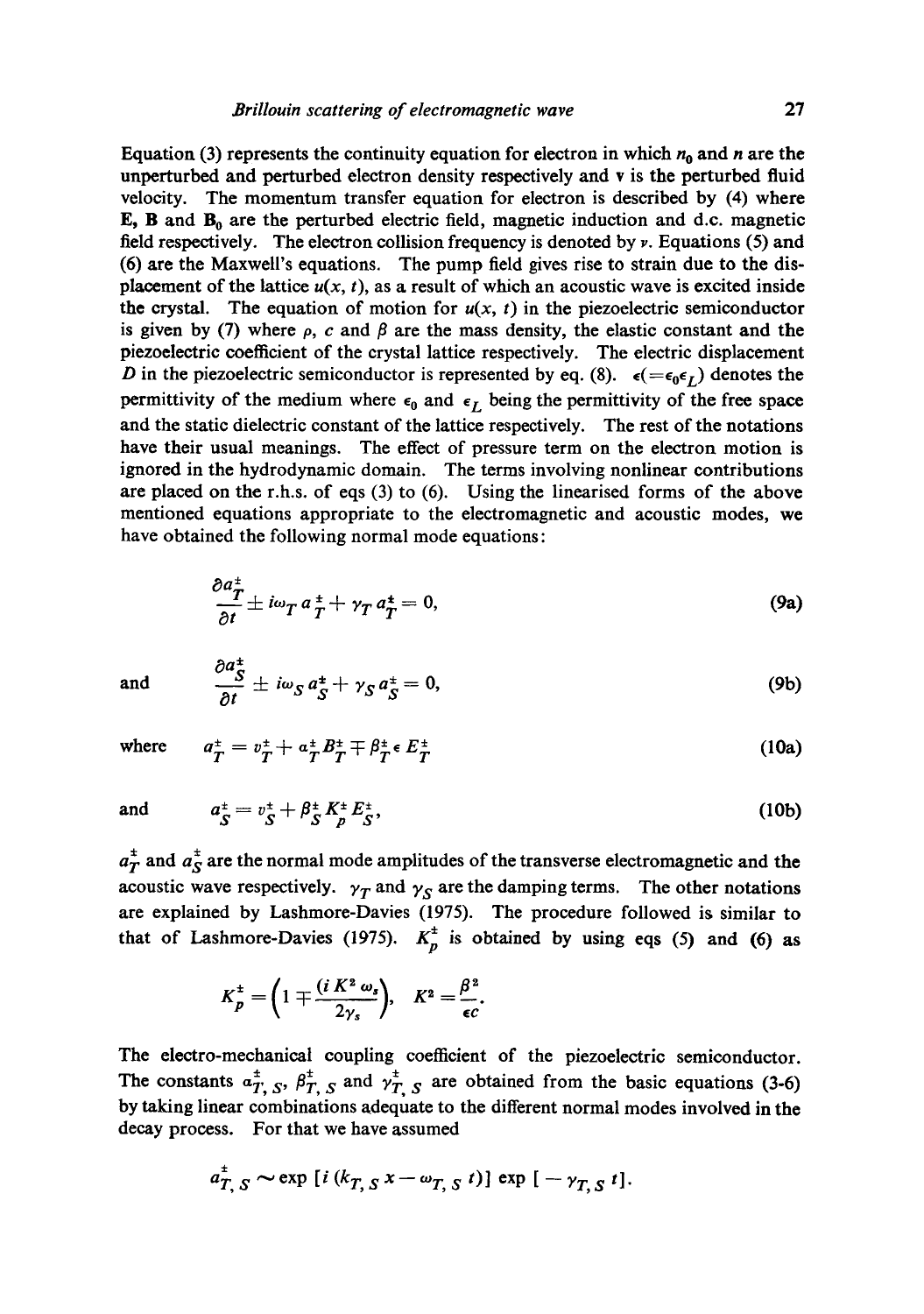$a_{T, S}^{+}$  and  $a_{T, S}^{-}$  correspond to the forward and backward propagating waves with respect to the wave vectors  $k_{T, S}$ . The constants are

$$
a_{T}^{\pm} = + \frac{ik_{T}\omega_{c}^{2}}{\mu_{0} e n_{0} \omega_{T}^{2}} \left[ \frac{1 - \frac{\omega_{T}^{2}}{\omega_{c}^{2}} \left(1 \pm \frac{i\gamma_{T}}{\omega_{T}}\right)^{2}}{\left(1 \pm \frac{i\gamma_{T}}{\omega_{T}}\right)^{2}} \right],
$$
\n
$$
\beta_{T}^{\pm} = \frac{i \omega_{T}}{e n_{0}} \left[ \frac{\left(1 \mp \frac{i\gamma_{T}}{\omega_{T}}\right)^{2} - \frac{\omega_{c}^{2}}{\omega_{T}^{2}}}{1 \mp \frac{i\gamma_{T}}{\omega_{T}}}\right],
$$
\n
$$
\gamma_{T} = \frac{\nu \omega_{p}^{2} (\omega_{T}^{2} + \omega_{c}^{2})}{2 (\omega_{T}^{2} - \omega_{c}^{2})^{2}},
$$
\n
$$
\beta_{S}^{\pm} = \frac{\nu^{2} + \omega_{c}^{2} - \omega_{S}^{2}}{e n_{0} \nu}
$$

and  $\gamma_s = \frac{K^2 \omega_s^2 (\omega_c^2 + \nu^2 - \omega_s^2)}{2 \omega^2 v}$ 

where we have assumed

$$
\omega_{T0, 1} > \nu
$$
 and  $\omega_p, \nu > \omega_s \cdot \omega_c = \frac{|e| B_o}{m}$ 

is the electron cyclotron frequency,  $\nu$  is the electron collision frequency and  $\omega_p = (n_0 e^2/m \epsilon_0 \epsilon_I)^{1/2}$  represents the electron plasma frequency.

# 2.1. *Coupled mode equation*

To obtain the nonlinear interactions we have retained the quadratic terms in the wave variables in (3-6). Choosing only those dominant nonlinear terms which have the same space and time dependences as the corresponding normal mode and writing the normal mode amplitudes as follows:

$$
a_{T, S}^{+}(x, t) = A_{T, S}^{+}(t) \exp [i (k_{T, S} x - \omega_{T, S} t)],
$$

we have obtained the coupled mode equations. We have not considered the equations for the amplitudes  $A_{T0}^{\pm}$  since these equations are not needed to calculate the threshold condition and growth rates for the parametric decay process. Thus we get the following coupled mode equations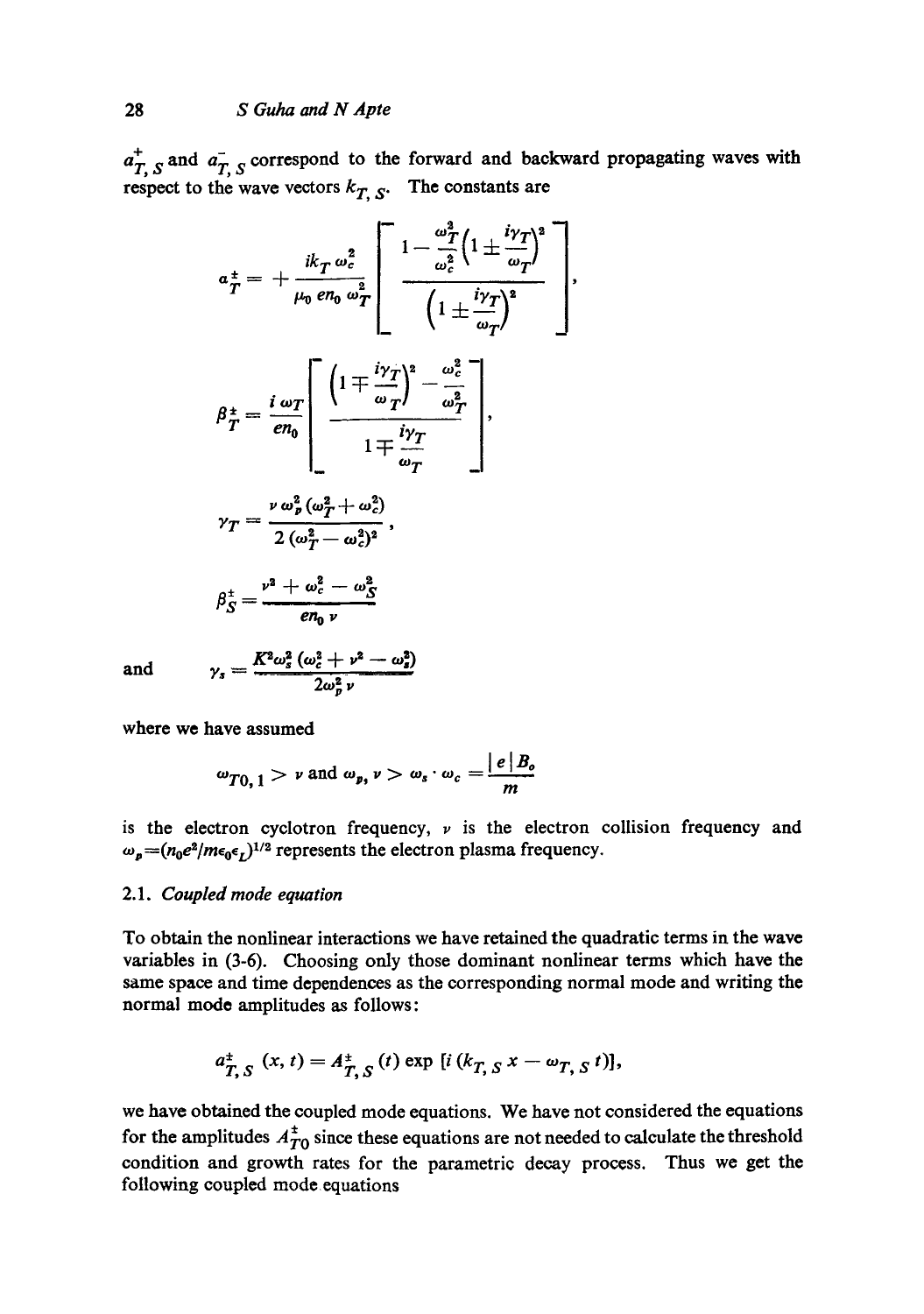*Brillouin scattering of electromagnetic wave* 29

$$
\frac{\partial A_{T1}^{\pm}}{\partial t} + \gamma_{T1} A_{T1}^{\pm} = -\beta_{T1}^{\pm} e n_S^{\pm} v_{T0}, \qquad (11a)
$$

and 
$$
\frac{\partial (A_{S}^{+})}{\partial t} + \gamma_{S} (A_{S}^{+})^* = -\frac{e}{m} (v_{T1} B_{T0}^* + v_{T0}^* B_{T1}). \qquad (11b)
$$

We can express all the variables on the r.h.s. of eqs  $(11a)$  and  $(11b)$  in terms of normal mode amplitudes  $a_{T0}^{\pm}$ ,  $a_{T1}^{\pm}$ , and  $a_{S}^{\pm}$  with the aid of the linearised forms of basic equations and the definitions of the normal modes (equations (10)). Thus

$$
v_{T0,1}^{\pm} = \frac{\omega_p^2 a_{T0,1}^{\pm}}{2\omega_{T0,1}^2 \left(1 - \frac{\omega_c^2}{\omega_{T0,1}^2}\right)^2}, \quad B_{T0,1}^{\pm} = \frac{i m k_{T0,1} \omega_p^2 a_{T0,1}^{\pm}}{2e\omega_{T0,1}^2 \left(1 - \frac{\omega_c^2}{\omega_{T0,1}^2}\right)^2},
$$
  
and 
$$
(n_S^{\pm})^* = \pm \frac{n_0 k_S \omega_S (a_S^{\pm})^*}{(2\omega_S^2 - \omega_c^2)},
$$
(12)

where the superscript asterisk represents the complex conjugate. In obtaining these wave variables we have assumed that the mode amplitudes are small. The effect of collisions on the non-linear terms has been neglected as we have considered weakly damped waves.

In order to calculate the coupling terms on the r.h.s, of (11) we have allowed for the influence of both forward and backward modes. Using (11) and (12) the coupled mode equations are obtained as:

$$
\frac{\partial A_{T1}^+}{\partial t} + \gamma_{T1} A_{T1}^+ = \mp i C_{0S} \left[ A_{T0}^+ (A_S^+)^* + A_{T0}^+ (A_S^-)^* \right], \tag{13a}
$$

and  $\partial (A^{\pm}_{\alpha})^*$ 

$$
\frac{d^{2}S'}{\partial t} + \gamma_{S} (A_{S}^{+})^{*} = -i C_{01} [A_{T1}^{+} (A_{T0}^{+})^{*} + A_{T1}^{-} (A_{T0}^{-})^{*}], \qquad (13b)
$$

where  $C_{0.5}$ 

$$
s = \frac{\omega_P^2 \omega_{T1} \omega_S k_S \left(1 - \frac{\omega_c^2}{\omega_{T1}^2}\right)}{2\omega_{T0}^2 (2\omega_S^2 - \omega_c^2) \left(1 - \frac{\omega_c^2}{\omega_{T0}^2}\right)^2},
$$
(14a)

and 
$$
C_{01} = \frac{\omega_P^4 \left(-k_{T0} + k_{T1}\right)}{\omega_{T1}^2 \omega_{T0}^2 \left(1 - \frac{\omega_c^2}{\omega_{T1}^2}\right)^2 \left(1 - \frac{\omega_c^2}{\omega_{T0}^2}\right)^2}.
$$
 (14b)

Introducing the combinations

$$
A_T^+ = A_{T1}^+ (A_{T0}^+)^*
$$
 and 
$$
A_T^- = A_{T1}^- (A_{T0}^-)^*
$$
,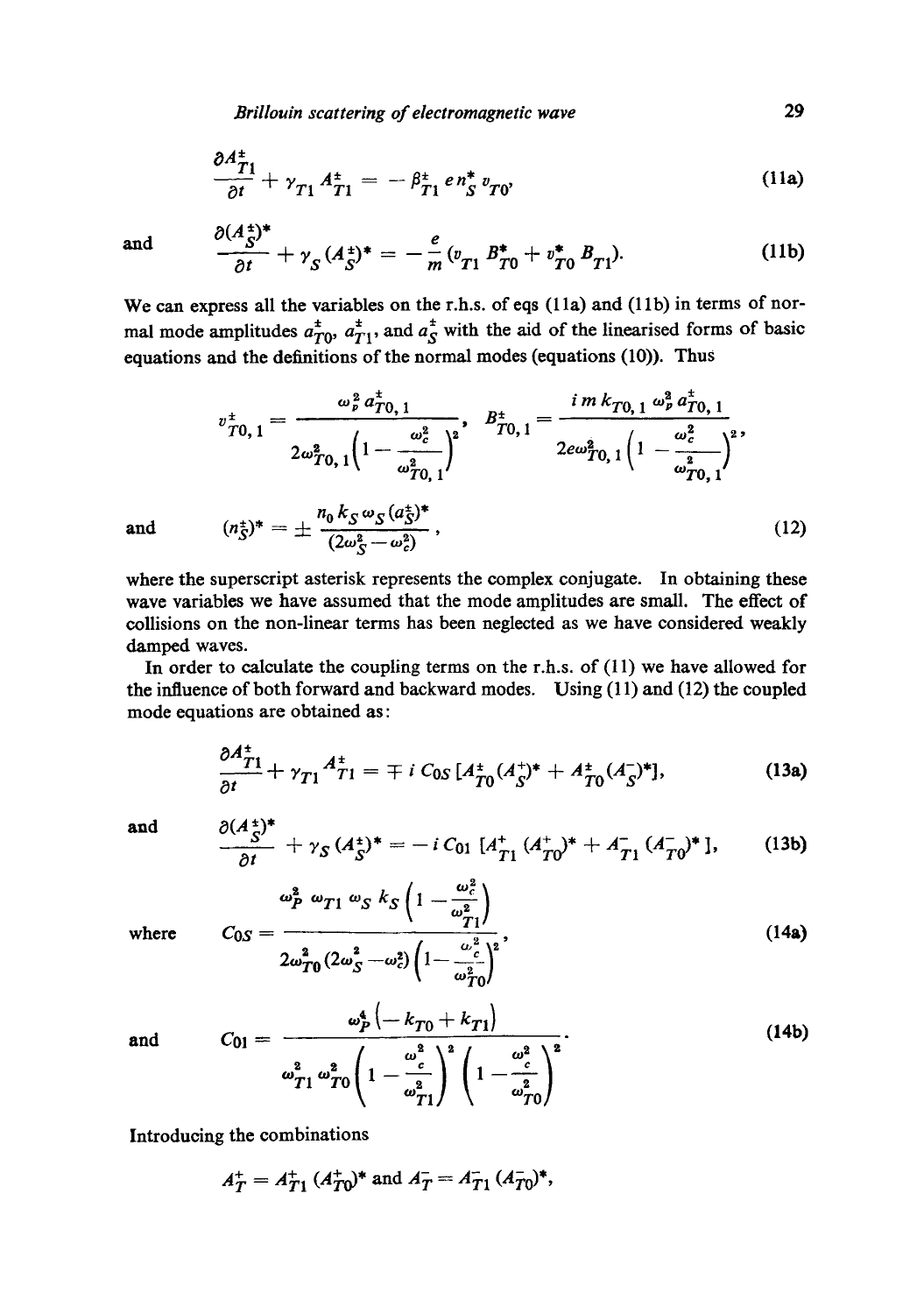the four coupled equations describing the parametric interaction then become

$$
\frac{\partial A_T^+}{\partial t} + \gamma_{T1} A_T^+ = -i C_{0S} |A_{T0}^+|^2 [(A_S^+)^* + (A_S^-)^*], \qquad (15a)
$$

$$
\frac{\partial \bar{A}_T^*}{\partial t} + \gamma_{T1} \bar{A}_{T0}^* = i C_{0S} |A_T^*|^2 \left[ (A_S^*)^* + (A_S^*)^* \right], \tag{15b}
$$

$$
\frac{\partial (A_S^+)^*}{\partial t} + \gamma_S \ (A_S^+)^* = -i \ C_{01} \ A_T^+, \tag{15c}
$$

$$
\frac{\partial (A_{S}^{-})^{*}}{\partial t}+\gamma_{S}(A_{S}^{-})^{*}=-iC_{01}A_{T}^{-}.
$$
\n(15d)

From eqs. (15) the dispersion relation describing the stimulated Brillouin scattering is obtained under the reasonable approximations

$$
A_{T0}^{\pm} = \text{constant}, |A_{T0}^{\pm}| \ge |A_{T1}^{\pm}|, |A_{T0}^{\pm}| \ge |A_{S}^{\pm}|,
$$
  

$$
A_{\pm}^{\pm} = \infty \text{ exp } (-i\omega t)
$$

and

$$
A_{T1,S}^{\pm} \propto \exp(-i\omega t)
$$
  

$$
(-i\omega + \gamma_{T1})(-i\omega + \gamma_{S}) = -C_{0S} C_{10} [|A_{T0}^{+}|^{2} - |A_{T0}^{-}|^{2}].
$$
 (16)

as

We have considered the case of a forward propagating pump wave for which  $A_T=0$ . It can be seen from (15b) and (15d) that the backward modes  $\overrightarrow{A}_T$  and  $\overrightarrow{A}_S$  are not excited while the two modes  $A_T^+$  and  $A_S^+$  are coupled according to the dispersion relation

$$
(-i\omega + \gamma_{T1})(-i\omega + \gamma_S) = -C_{0S} C_{01} |A_{T0}^+|^2. \qquad (17)
$$

The dispersion relation represented by  $(17)$  can now be employed to obtain the threshold electric field  $E_{\text{th}}$  of the incident electromagnetic wave (pump) necessary for the simultaneous growth of the acoustic and the scattered electromagnetic waves for both the cases of stimulated Brillouin scattering-forward as well as backward.

#### 2.2 *Stimulated Brillouin forward and backscattered modes*

When the scattered wave propagates in the forward direction the frequency and wave vector selection rules which are satisfied by the three nonlinearly interacting waves ate the same as given by (I) and (2). Thus (14b) becomes

$$
C_{01} = -\frac{\omega_p^4 k_S}{\omega_{T1}^2 \omega_{T0}^2 \left(1 - \frac{\omega_c^2}{\omega_{T1}^2}\right)^2 \left(1 - \frac{\omega_c^2}{\omega_{T0}^2}\right)^2},\tag{18}
$$

where we have used  $k_{T0} - k_{T1} = k_S$ .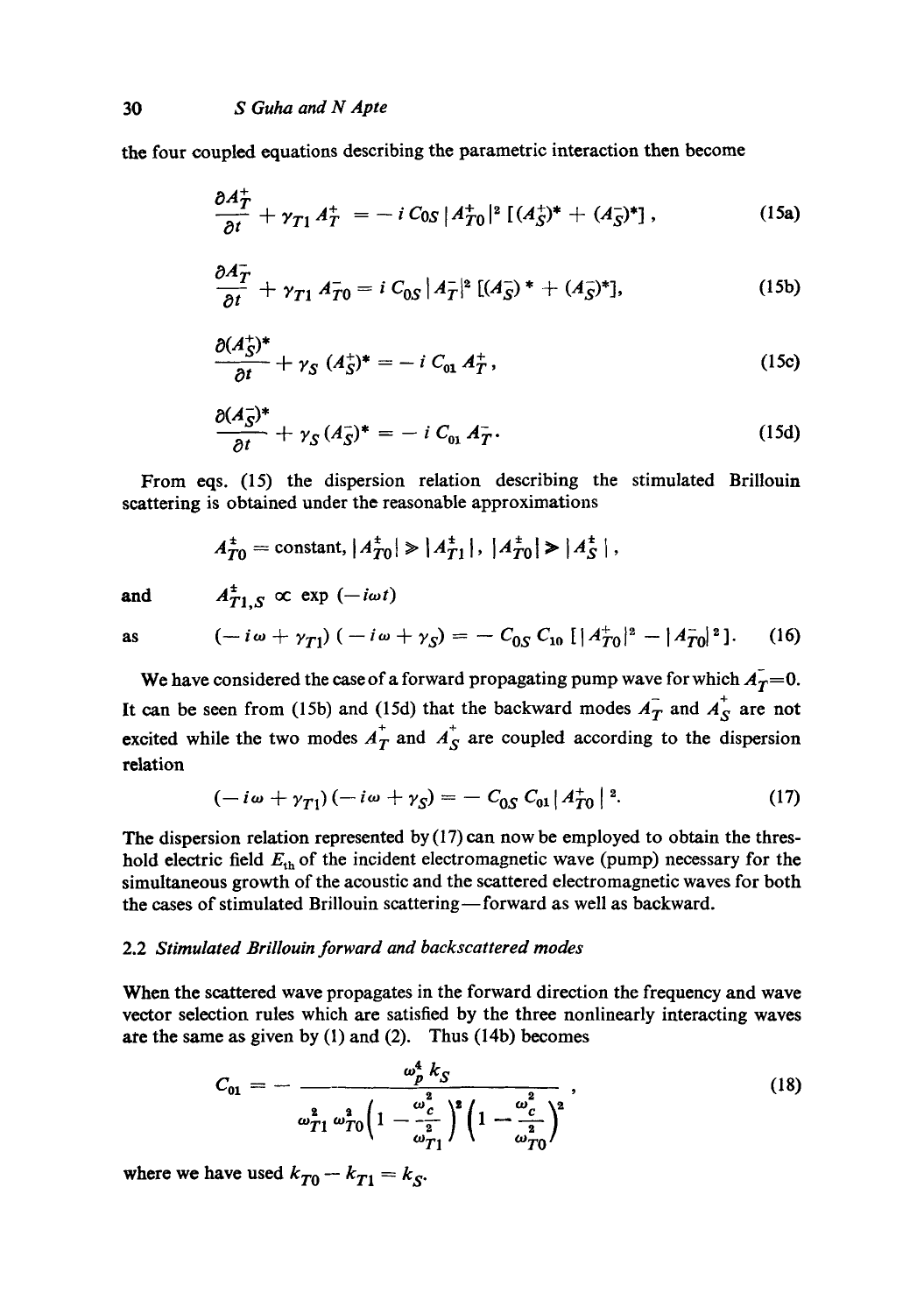For a back-scattered electromagnetic wave the wave vector selection rule becomes

$$
\mathbf{k}_{T0}+\mathbf{k}_{T1}=\mathbf{k}_{S}.
$$

Thus the back-scattered electromagnetic wave amplitude has the space-time dependence exp  $[i(-k_{T1}x - \omega_{T1}t)]$ . Using this proportionality we get  $C_{01}$  same as (18). The dispersion relation for the stimulated Brillouin forward and backward scattered modes is obtained from (17) as

$$
(-i\omega + \gamma_{T1}) (-i\omega + \gamma_S) = + C_{0S} C_{01} |A_{T0}^+|^2. \qquad (19)
$$

The threshold electric field required for the onset of Brillouin instability is evaluated by putting  $\omega = 0$  in (19). Thus we get

$$
E_{\rm th} = \frac{Km\omega_{T0}\left(1-\frac{\omega_{C}^{2}}{\omega_{T0}^{2}}\right)}{e\omega_{p}}\left\{\frac{\omega_{S}(2\omega_{S}^{2}-\omega_{C}^{2})(\omega_{C}^{2}+\nu^{2}-\omega_{S}^{2})\left(1+\frac{\omega_{C}^{2}}{\omega_{T1}^{2}}\right)}{2\omega_{T1}k_{S}k_{S}\left(1-\frac{\omega_{C}^{2}}{\omega_{T1}^{2}}\right)}\right\}^{1/2}\right\}
$$
(20a)

Equation (19) can be employed to obtain the growth rate of the scattered electromagnetic wave and the acoustic wave well above the threshold by neglecting the damping terms ( $\gamma_{T1}$  and  $\gamma_S$ ), i.e.,

$$
\omega = \frac{e\omega_P |E_{T0}|}{m\omega_{T0}\left(1 - \frac{\omega_C^2}{\omega_{T0}^2}\right)} \left\{\frac{k_S k_{T0} \omega_S}{2\omega_{T1}\left(1 - \frac{\omega_C^2}{\omega_{T1}^2}\right)(2\omega_S^2 - \omega_C^2)}\right\}^{1/2} \tag{20b}
$$

It can be seen that the growth rate is unaffected by the presence of the weak collisional damping terms  $\gamma_{T1}$  and  $\gamma_S$  as these terms are present even in the absence of the pump.

#### 2.3 *Case I without magnetic field*

In the absence of the magnetostatic field (i.e. when  $B_0 = 0$ ) if we assume  $\omega_{T0} \sim \omega_{T1}$ , eqs (20) become

$$
E_{\rm th} = \frac{K m v \omega_S}{e \omega_P} \left\{ \frac{\omega_S \omega_{T0}}{k_S k_S} \right\}^{1/2}, \qquad (21a)
$$

$$
\omega = \frac{e\omega_P |E_{T0}|}{2m\omega_{T0}} \left\{ \frac{k_S k_S}{\omega_{T0} \omega_S} \right\}^{1/2}
$$
 (21b)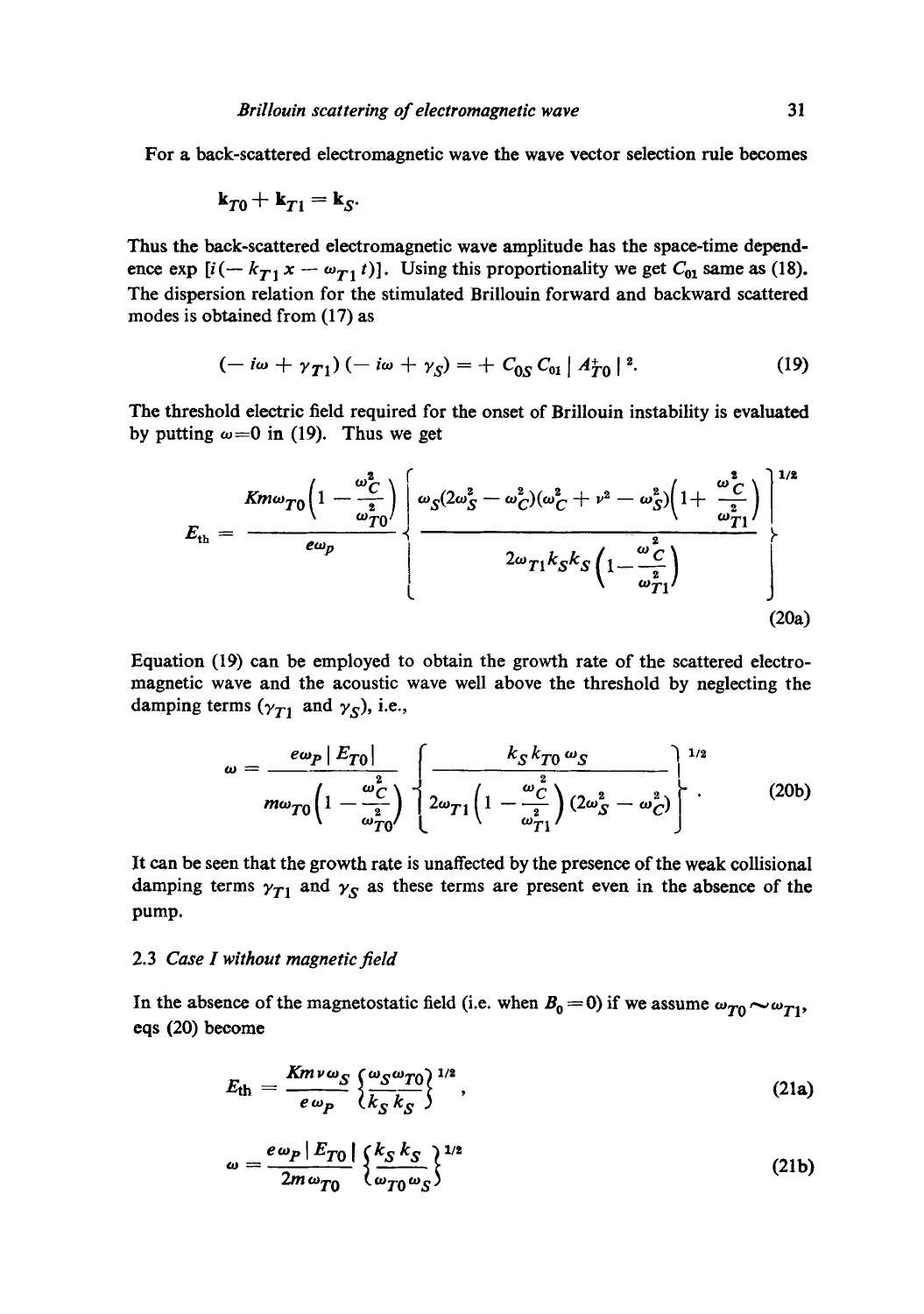# 2.4 *Case II with magnetic field*

The threshold conditions have been studied to see the effect of the transverse magnetostatic field which gives interesting information about stimulated Brillouin scattering in a magnetoactive semiconductor-plasma. Dividing (20) by (21) and assuming  $\omega_{T0} \sim \omega_{T1}$ , we obtain

$$
\frac{(E_{\text{th}})_{B_0 \neq 0}}{(E_{\text{th}})_{B_0 = 0}} = \left(\frac{1}{2}\right)^{1/2} \left[ \left(1 - \frac{\omega_c^4}{\omega_{T0}^4}\right) \left(2\omega_S^2 - \omega_c^2\right) \left(\omega_c^2 + \nu^2 - \omega_S^2\right) \right]^{1/2} \frac{1}{\nu \omega_S} \quad (22a)
$$

and 
$$
\frac{(\omega)_{B_0 \neq 0}}{(\omega)_{B_0 = 0}} = \frac{2}{\left(1 - \frac{\omega_c^2}{\omega_{T0}^2}\right)} \left\{ 2 \left(1 - \frac{\omega_c^2}{\omega_{T0}^2}\right) (2\omega_S^2 - \omega_c^2) \right\}^{1/2}.
$$
 (22b)

The magnetic field is found to add a new dimension to the variety of physically interesting phenomena that may be observed in the scattering. As the cyclotron frequency approaches other characteristic frequencies of the system, the excited fluctuations get significantly modified in the plasma. This has correspondingly changed the threshold conditions.

(i) When  $\omega_c \simeq \omega_S$  we have  $\omega_c < \nu$ ; thus we get from equations (22)

$$
(E_{\rm th})_{B_0 \, \neq \, 0} / (E_{\rm th})_{B_0 \, = \, 0} = 1 / \sqrt{2},\tag{23a}
$$

and 
$$
(\omega)_{B_0 \neq 0}/(\omega)_{B_0 = 0} = \sqrt{2},
$$
 (23b)

which shows that if the electron cyclotron frequency and the acoustic wave frequency are of the same order, the growth rate above the threshold is  $\sqrt{2}$  times to that in the absence of the magnetic field whereas the electric field of the pump required for the onset of instability is  $1/\sqrt{2}$  times to that in the absence of the magnetic field. However, if  $\omega_c < \omega_s$ , the threshold conditions retain their form which they have in the absence of magnetic field.

(ii) The parametric excitation is found to be impossible in the limit  $\omega_c > \sqrt{2} \omega_s$ since the threshold electric field and the growth rate become imaginary in this limit as can be seen from (22).

# **3. Results and discussion**

From (20a) we infer that the parametric instability exists only in piezoelectric semiconductor-plasma because in the absence of piezoelectricity i.e.,  $K=0$ , the damping term  $\gamma_S = \nu$ . Since  $\nu > \omega_S$ , the acoustic wave becomes highly damped and the assumption of low collisional damping is not valid which is necessary condition for the coupled mode theory. It is evident from equations (21) that the threshold electric field amplitude of the pump is reduced and the growth rate of the unstable mode **is**